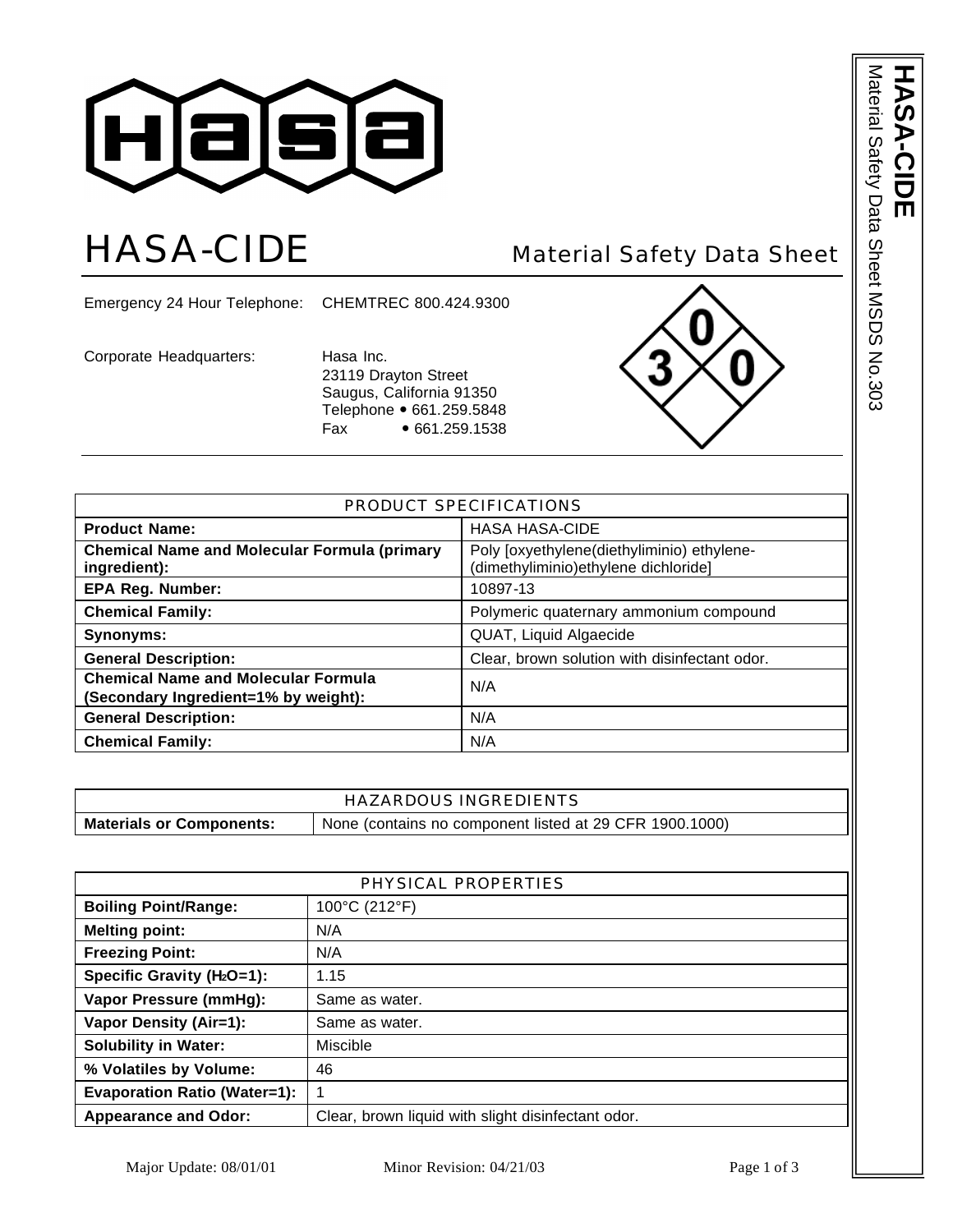|                                                                                                                                                                                                                               |                                           | Material   |
|-------------------------------------------------------------------------------------------------------------------------------------------------------------------------------------------------------------------------------|-------------------------------------------|------------|
|                                                                                                                                                                                                                               | FIRE AND EXPLOSION DATA                   |            |
| <b>Flash Point</b>                                                                                                                                                                                                            | Greater than 100°C (212°F)                | Safety     |
| Test method:                                                                                                                                                                                                                  | N/A                                       |            |
| <b>Flammable Limits:</b>                                                                                                                                                                                                      | Nonflammable                              |            |
| <b>Extinguishing Media:</b>                                                                                                                                                                                                   | Water Fog, CO <sub>2</sub> , Dry Chemical | Data       |
| <b>Special Fighting Procedures:</b>                                                                                                                                                                                           | None                                      |            |
| <b>Unusual Fire and Explosion Hazard:</b><br>None                                                                                                                                                                             |                                           |            |
|                                                                                                                                                                                                                               |                                           | Sheet MSDS |
|                                                                                                                                                                                                                               | REACTIVITY DATA                           |            |
| Stability:                                                                                                                                                                                                                    | Stable                                    |            |
| Incompatibility:                                                                                                                                                                                                              | N/A                                       |            |
| <b>Hazardous Decomposition Products:</b>                                                                                                                                                                                      | N/A                                       | No.303     |
| Associated a series of a final state of the series of the series of the series of the series of the series of the series of the series of the series of the series of the series of the series of the series of the series of | <b>AI/A</b>                               |            |

| REACTIVITY DATA                          |        |
|------------------------------------------|--------|
| Stability:                               | Stable |
| Incompatibility:                         | N/A    |
| <b>Hazardous Decomposition Products:</b> | N/A    |
| <b>Conditions to Avoid:</b>              | N/A    |

| <b>TOXICITY</b>                 |                          |
|---------------------------------|--------------------------|
| Eye:                            | Mildly irritating.       |
| Dermal (Acute):                 | Not normally irritating. |
| Oral (Acute):                   | Harmful if swallowed.    |
| <b>Inhalation (Acute):</b>      | N/A                      |
| <b>Chronic and Sub-Chronic:</b> | N/A                      |

| <b>HEALTH HAZARD INFORMATION</b>   |     |
|------------------------------------|-----|
| <b>Permissible Exposure Limit:</b> | N/A |
| <b>Skin Irritation:</b>            | N/A |
| <b>Eye Irritation:</b>             | N/A |
| <b>Corrosivity Skin:</b>           | N/A |
| <b>Corrosivity Eye:</b>            | N/A |
| Sensitization:                     | N/A |
| <b>Inhalation Effect:</b>          | N/A |
| <b>Lung Effects:</b>               | N/A |

| EMERGENCY FIRST AID                                                                      |                   |  |
|------------------------------------------------------------------------------------------|-------------------|--|
| Note: Call Fire Dept. Paramedics, Emergency Ambulance Immediately.                       |                   |  |
| Get Medical Attention.<br>Ingestion:                                                     |                   |  |
| Dermal:                                                                                  | Flush with water. |  |
| <b>Eye Contact:</b><br>Flush with Plenty of water for 15 minutes. Get Medical Attention. |                   |  |
| Inhalation:<br>N/A                                                                       |                   |  |

| SPECIAL PRECAUTIONS                                                                              |  |
|--------------------------------------------------------------------------------------------------|--|
| <b>Precautionary Labeling:</b>   Wash Thoroughly after Handling. Do not get in eyes or clothing. |  |

**HASA**

**-CIDE**